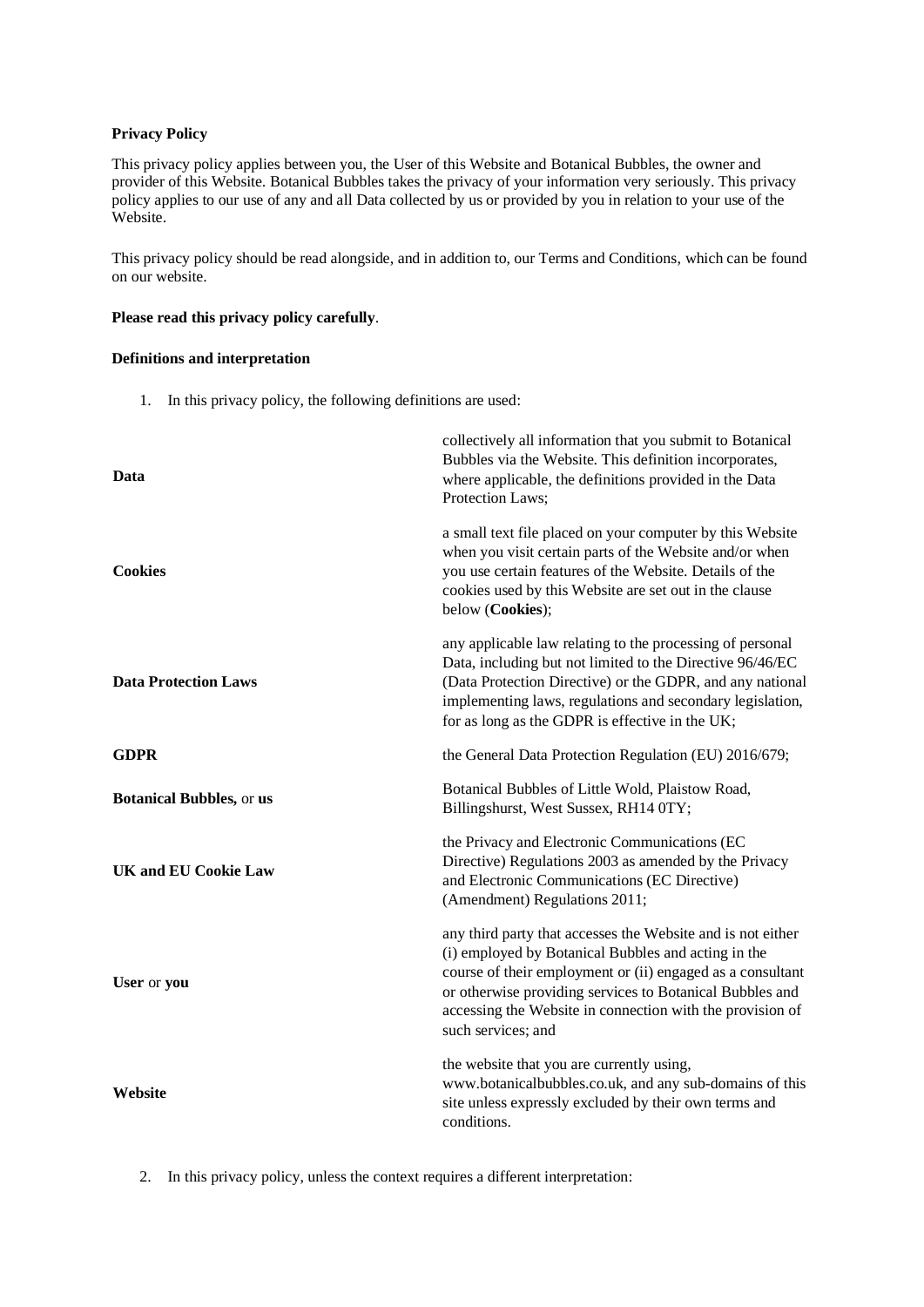- 1. the singular includes the plural and vice versa;
- 2. references to sub-clauses, clauses, schedules or appendices are to sub-clauses, clauses, schedules or appendices of this privacy policy;
- 3. a reference to a person includes firms, companies, government entities, trusts and partnerships;
- 4. "including" is understood to mean "including without limitation";
- 5. reference to any statutory provision includes any modification or amendment of it;
- 6. the headings and sub-headings do not form part of this privacy policy.

#### **Scope of this privacy policy**

- 3. This privacy policy applies only to the actions of Botanical Bubbles and Users with respect to this Website. It does not extend to any websites that can be accessed from this Website including, but not limited to, any links we may provide to social media websites.
- 4. For purposes of the applicable Data Protection Laws, Botanical Bubbles is the "data controller". This means that Botanical Bubbles determines the purposes for which, and the manner in which, your Data is processed.

#### **Data collected**

- 5. We may collect the following Data, which includes personal Data, from you:
	- 1. name;
	- 2. date of birth;
	- 3. contact Information such as email addresses and telephone numbers;
	- 4. financial information such as credit / debit card numbers;
	- 5. IP address (automatically collected);
	- 6. web browser type and version (automatically collected);
	- 7. in each case, in accordance with this privacy policy.

#### **How we collect Data**

- 6. We collect Data in the following ways:
	- 1. data is given to us by you; and
	- 2. data is collected automatically.

#### **Data that is given to us by you**

- 7. Botanical Bubbles will collect your Data in a number of ways, for example:
	- 1. when you contact us through the Website, by telephone, post, e-mail or through any other means;
	- 2. when you register with us and set up an account to receive our products/services;
	- 3. when you complete surveys that we use for research purposes (although you are not obliged to respond to them);
	- 4. when you make payments to us, through this Website or otherwise;
	- 5. when you elect to receive marketing communications from us;
	- 6. when you use our services;

in each case, in accordance with this privacy policy.

#### **Data that is collected automatically**

- 8. To the extent that you access the Website, we will collect your Data automatically, for example:
	- 1. we automatically collect some information about your visit to the Website. This information helps us to make improvements to Website content and navigation, and includes your IP address, the date, times and frequency with which you access the Website and the way you use and interact with its content.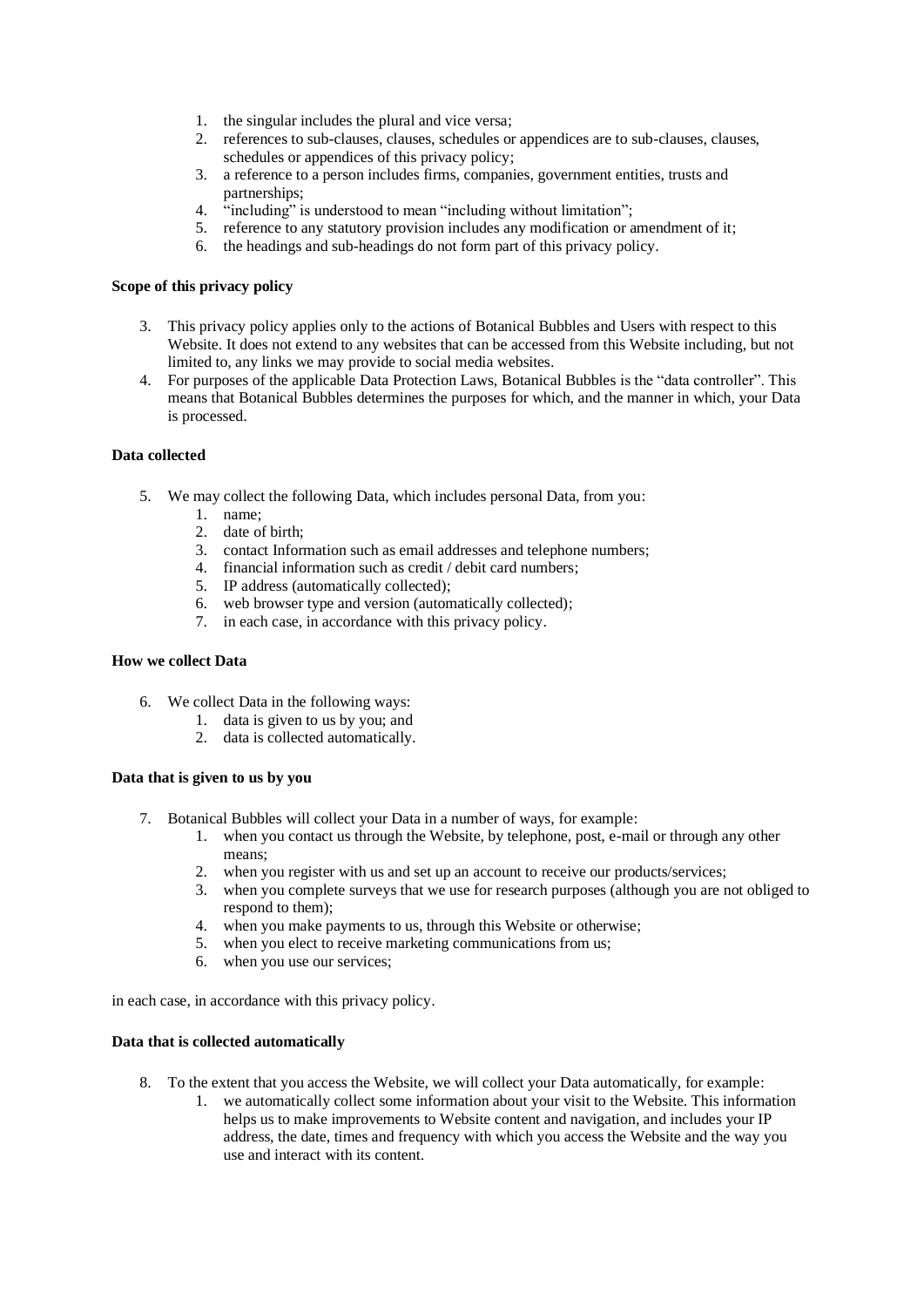2. we will collect your Data automatically via cookies, in line with the cookie settings on your browser. For more information about cookies, and how we use them on the Website, see the section below, headed "Cookies".

### **Our use of Data**

- 9. Any or all of the above Data may be required by us from time to time in order to provide you with the best possible service and experience when using our Website. Specifically, Data may be used by us for the following reasons:
	- 1. internal record keeping;
	- 2. improvement of our products / services;
	- 3. transmission by email of marketing materials that may be of interest to you;

in each case, in accordance with this privacy policy.

- 10. We may use your Data for the above purposes if we deem it necessary to do so for our legitimate interests. If you are not satisfied with this, you have the right to object in certain circumstances (see the section headed "Your rights" below).
- 11. For the delivery of direct marketing to you via e-mail, we'll need your consent, whether via an opt-in or soft-opt-in:
	- 1. soft opt-in consent is a specific type of consent which applies when you have previously engaged with us (for example, you contact us to ask us for more details about a particular product/service, and we are marketing similar products/services). Under "soft opt-in" consent, we will take your consent as given unless you opt-out.
	- 2. for other types of e-marketing, we are required to obtain your explicit consent; that is, you need to take positive and affirmative action when consenting by, for example, checking a tick box that we'll provide.
	- 3. if you are not satisfied about our approach to marketing, you have the right to withdraw consent at any time. To find out how to withdraw your consent, see the section headed "Your rights" below.
- 12. When you register with us and set up an account to receive our services, the legal basis for this processing is the performance of a contract between you and us and/or taking steps, at your request, to enter into such a contract.

### **Who we share Data with**

- 13. We may share your Data with the following groups of people for the following reasons:
	- 1. our employees, agents and/or professional advisors to enable your orders from us to be serviced;
	- 2. third party payment providers who process payments made over the Website to enable third party payment providers to process user payments and refunds;
	- 3. relevant authorities as required by law;

in each case, in accordance with this privacy policy.

### **Keeping Data secure**

- 14. We will use technical and organisational measures to safeguard your Data, for example:
	- 1. we store your Data on secure servers.
	- 2. payment details are encrypted using SSL technology (typically you will see a lock icon or green address bar (or both) in your browser when we use this technology.
- 15. Technical and organisational measures include measures to deal with any suspected data breach. If you suspect any misuse or loss or unauthorised access to your Data, please let us know immediately by contacting us via this e-mail address: botanicalbubbles@outlook.com
- 16. If you want detailed information from Get Safe Online on how to protect your information and your computers and devices against fraud, identity theft, viruses and many other online problems, please visit www.getsafeonline.org. Get Safe Online is supported by HM Government and leading businesses.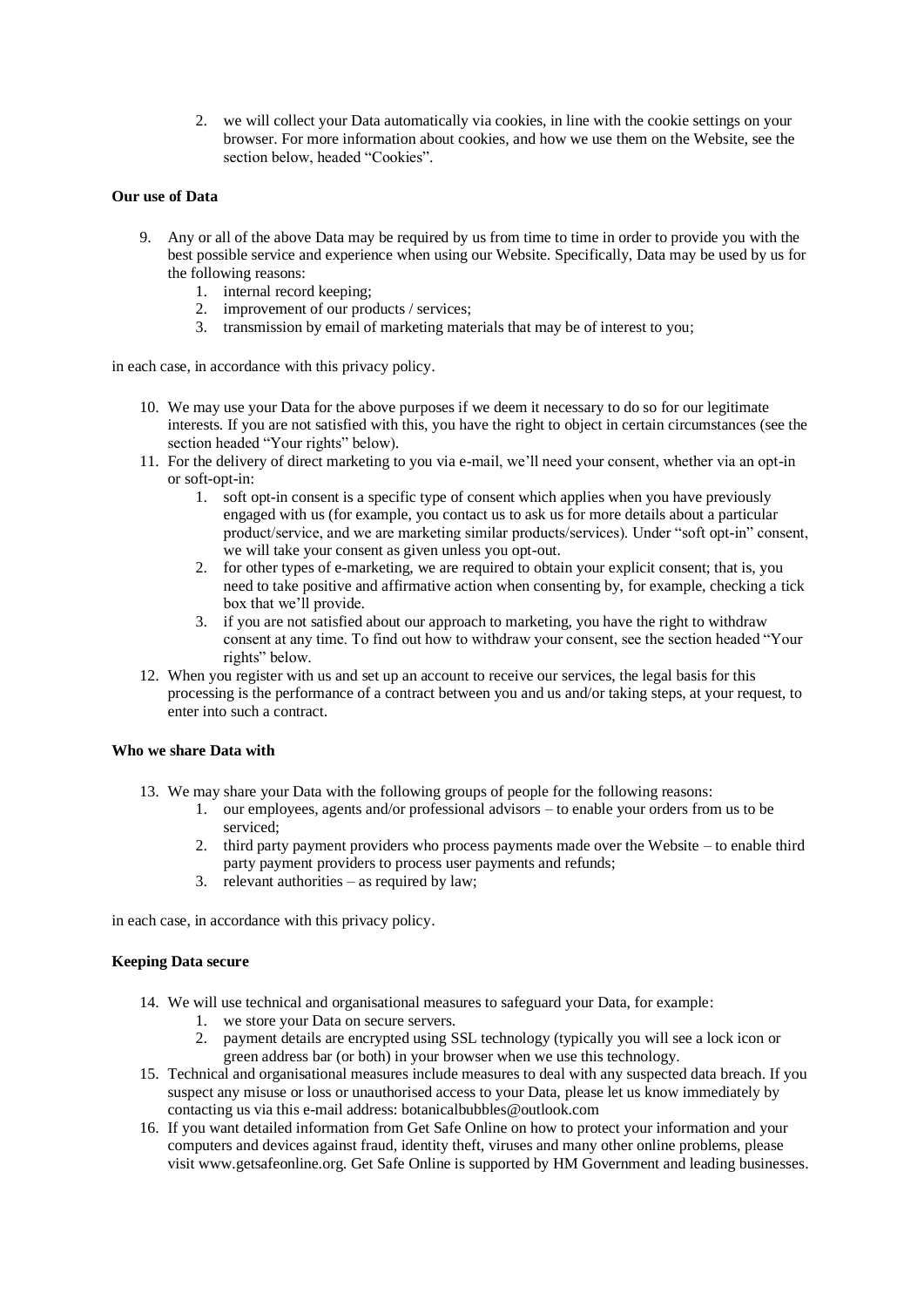# **Data retention**

- 17. Unless a longer retention period is required or permitted by law, we will only hold your Data on our systems for the period necessary to fulfil the purposes outlined in this privacy policy or until you request that the Data be deleted.
- 18. Even if we delete your Data, it may persist on backup or archival media for legal, tax or regulatory purposes.

# **Your rights**

- 19. You have the following rights in relation to your Data:
	- 1. **Right to access** the right to request (i) copies of the information we hold about you at any time, or (ii) that we modify, update or delete such information. If we provide you with access to the information we hold about you, we will not charge you for this, unless your request is "manifestly unfounded or excessive." Where we are legally permitted to do so, we may refuse your request. If we refuse your request, we will tell you the reasons why.
	- 2. **Right to correct** the right to have your Data rectified if it is inaccurate or incomplete.
	- 3. **Right to erase** the right to request that we delete or remove your Data from our systems.
	- 4. **Right to restrict our use of your Data** the right to "block" us from using your Data or limit the way in which we can use it.
	- 5. **Right to data portability** the right to request that we move, copy or transfer your Data.
	- 6. **Right to object** the right to object to our use of your Data including where we use it for our legitimate interests.
- 20. To make enquiries, exercise any of your rights set out above, or withdraw your consent to the processing of your Data (where consent is our legal basis for processing your Data), please contact us via this e-mail address: botanicalbubbles@outlook.com.
- 21. If you are not satisfied with the way a complaint you make in relation to your Data is handled by us, you may be able to refer your complaint to the relevant data protection authority. For the UK, this is the Information Commissioner's Office (ICO). The ICO's contact details can be found on their website at https://ico.org.uk/.
- 22. It is important that the Data we hold about you is accurate and current. Please keep us informed if your Data changes during the period for which we hold it.

### **Links to other websites**

23. This Website may, from time to time, provide links to other websites. We have no control over such websites and are not responsible for the content of these websites. This privacy policy does not extend to your use of such websites. You are advised to read the privacy policy or statement of other websites prior to using them.

### **Changes of business ownership and control**

- 24. Botanical Bubbles may, from time to time, expand or reduce our business and this may involve the sale and/or the transfer of control of all or part of Botanical Bubbles. Data provided by Users will, where it is relevant to any part of our business so transferred, be transferred along with that part and the new owner or newly controlling party will, under the terms of this privacy policy, be permitted to use the Data for the purposes for which it was originally supplied to us.
- 25. We may also disclose Data to a prospective purchaser of our business or any part of it.
- 26. In the above instances, we will take steps with the aim of ensuring your privacy is protected.

### **Cookies**

- 27. This Website may place and access certain Cookies on your computer. Botanical Bubbles uses Cookies to improve your experience of using the Website and to improve our range of products. Botanical Bubbles has carefully chosen these Cookies and has taken steps to ensure that your privacy is protected and respected at all times.
- 28. All Cookies used by this Website are used in accordance with current UK and EU Cookie Law.